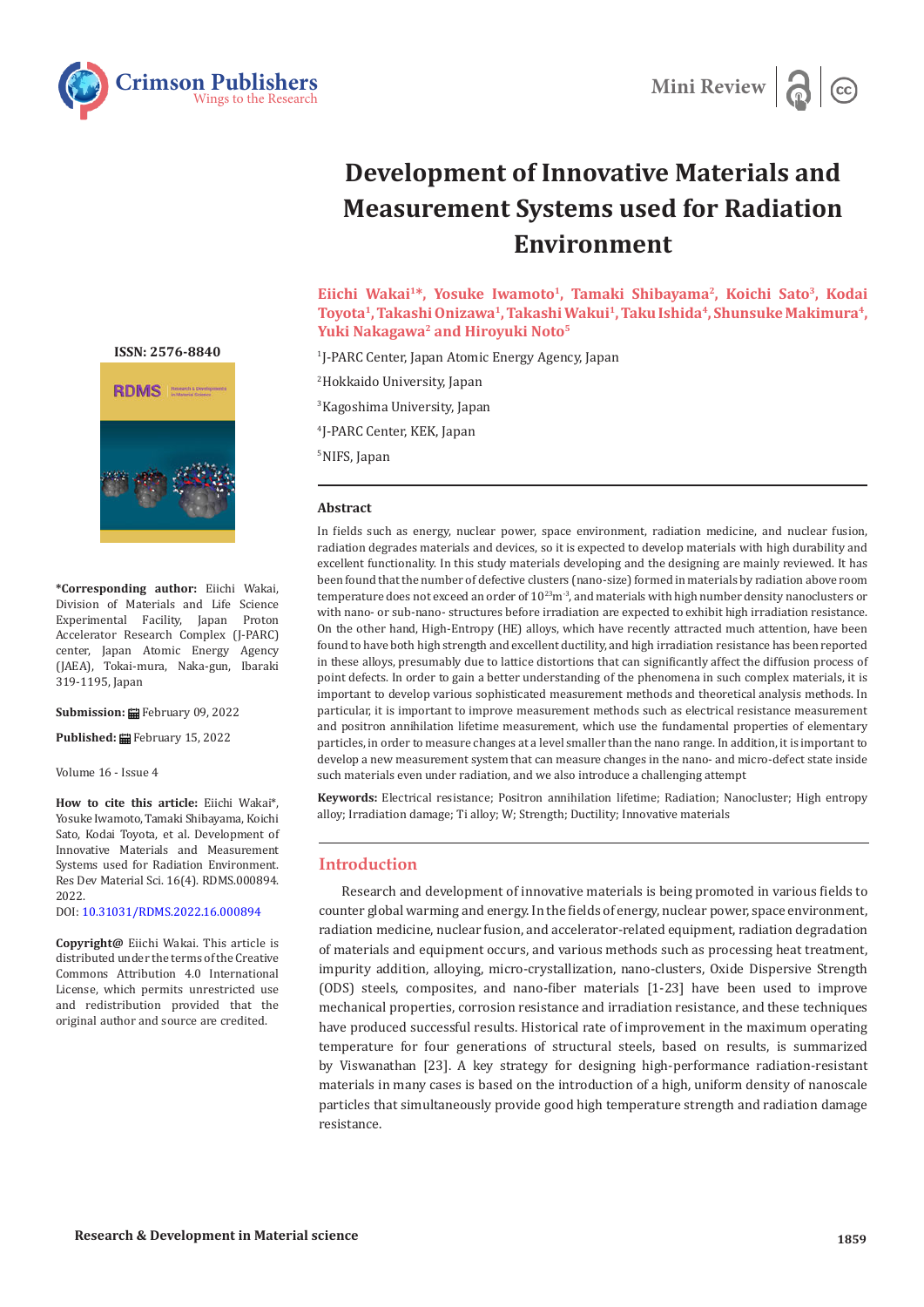While, as an innovative material, high-entropy alloys (HEAs) are known for their high strength and ductility and are expected to be used in a variety of applications. HE alloys, which are currently being developed all over the world, are mixtures of five or more elements, and since there is no state diagram, alloy design is difficult. However, due to the difference in atomic size, the crystal lattice is expected to be distorted at the atomic level compared to the normal case. In addition, due to the complexity of the structure, the conventional mechanism of formation and damage of irradiation defects cannot be fully explained. As a challenging recent study, a group at Los Alamos National Laboratory in the U.S. found that a new type of material called high-entropy (HE) W alloy (composed of W, Ta, V, and Cr, which are low-activation elements) has high irradiation resistance by using a magnetic sputtering deposition method that can control the grain size to submicron and controlling the substrate temperature and it was found to have high irradiation resistance [24]. Not satisfied with the conventional materials developed so far, including iron-based alloys, challenging researches with even higher strength and ductility are being investigated by advanced institutions around the world, using the properties of high-entropy alloys and further improving them by introducing such as intermetallic compounds [25-29].

### **Recent Activities and Discussion**

On the other hand, the defect clusters formed by irradiation have not been found to exceed the order of  $10^{23}$ m<sup>-3</sup> above room temperature [30-34]. This suggests that high-density nanoclusters, or materials with properties similar to those of nanoclusters before irradiation, may exhibit high irradiation resistance. Materials such

as titanium and zirconium alloys, in which high-density nanoclusters can be controlled by a simple heat treatment method, are expected to have high strength, high ductility, and high corrosion resistance, and are expected to be applied in various ways in the future. Recently, it has been shown that metastable β-Ti alloys with a body-centered cubic lattice structure have high-density nanoclusters before and after irradiation, which act as sink sites for interstitial atoms and vacancies bounced away from their lattice positions induced by collisions with high-energy particles and have high irradiation resistance [5]. Based on these two findings, we can expect to create new special materials that contain dispersive nano particles with very high number density or ultra-fine microstructure or nanocomposite structures with revolutionary irradiation resistance.

However, previous studies have shown that existing irradiation damage models cannot be applied to these materials with complex internal structures, and in order to identify very small (sub-nano to nm order) irradiation defects formed in the materials, new measurement systems beyond the three-dimensional atom probe (APT) method and high-resolution scanning electron microscopy (including High Z-contrast, atomic weight) have been found to be necessary to identify very small (sub-nano to nm order) irradiation defects in materials. Non-destructive measurement methods utilized with developed Surface Acoustic Wave (SAW) technique [35,36] and a magnetic flux density measurement system [37] were examined in the irradiated specimens and the relation between these measurement results and irradiation hardening. Nanoindentation techniques for examination of irradiation hardening behavior were also evaluated in ion irradiation experiment [38].



**Figure 1:** Features of the multi-type simultaneous measurement system to be developed in this research.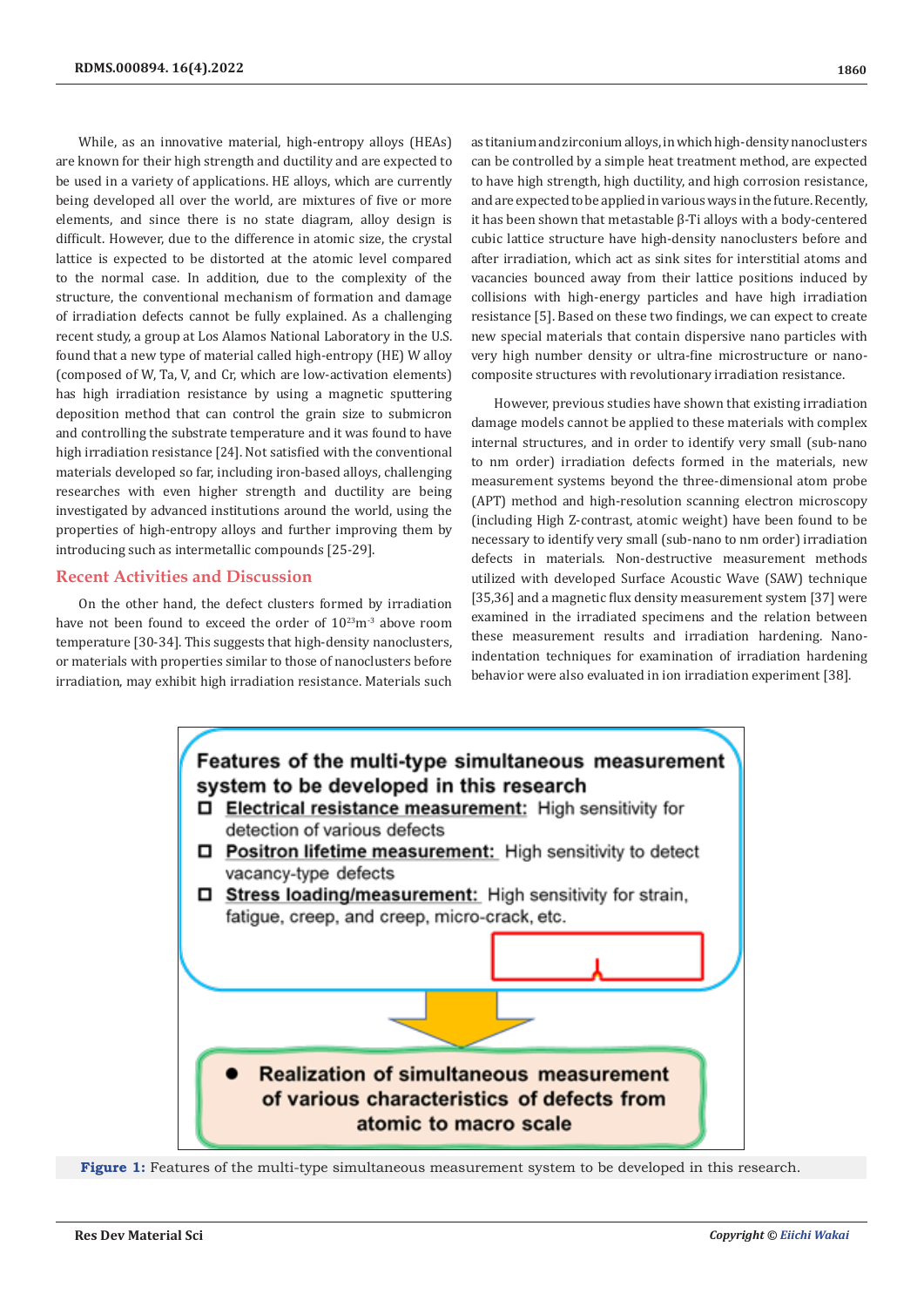The positron annihilation method and the electrical resistance measurement method are uniquely useful measurement methods because they can nondestructively detect the type and amount of atomic-level lattice defects that cannot be seen even with a highresolution electron microscope. In the conventional positron apparatus (γ-γ coincidence measurement method) [39,40], simultaneous measurement with the electrical resistance method [41,42] was difficult. However, in recent years, the development of the simultaneous β+-γ measurement method using Avalanche Photodiode Detector (APD) has progressed [43,44], enabling a variety of applications, including in the nuclear and medical fields. In addition to that Thus, we are now developing a multi-type

simultaneous measurement system that combines positron lifetime measurement, electrical resistance measurement, and stress load measurement as a new method to measure irradiation defects in advanced new materials with such complex structures (Figure 1 & 2). The PHITS code [45,46], which simulates the radiation behavior of all kinds of materials, can be used to advance the basic theory of irradiation damage by incorporating the defect formation rates of complex materials obtained by MD simulation [47-49]. The combination of the multi-type simultaneous measurement system and the PHITS analysis method is expected to rapidly advance the understanding and application of materials science and engineering in a wide range of fields related to the radiation environment.



**Figure 2:** Principle of the multi-type simultaneous measurement system being developed in this research.

## **Conclusion**

Research and development of innovative materials is being promoted in various fields to counter global warming and energy. In the fields of energy, nuclear power, space environment, radiation medicine, nuclear fusion, and accelerator-related equipment, radiation degradation of materials and equipment occurs, and various methods such as processing heat treatment, impurity addition, alloying, micro-crystallization, nano-clusters, Oxide Dispersive Strength (ODS) steels, composites, and nano-fiber materials have been used to improve mechanical properties, corrosion resistance and irradiation resistance, and these techniques have produced successful results. Recently, high-entropy alloys and their composites have been attracting attention as materials that have both excellent strength and ductility, and their research and development is progressing rapidly. In the development and prompt evaluation of such advanced materials, the role of new and better state-of-the-art analysis and analytical equipment is of primary importance. Thus, we are now developing a multi-type

simultaneous measurement system that combines positron lifetime measurement, electrical resistance measurement, and stress load measurement as a new method to measure irradiation defects in advanced new materials with such complex structures.

The combination of the multi-type simultaneous measurement system and the PHITS analysis method is expected to rapidly advance the understanding and application of materials science and engineering in a wide range of fields related to the radiation environment.

#### **Acknowledgment**

This work was supported by JSPS Grants-in-Aid for Scientific Research 21H04668, 19H02652, and 21H04480, and a collaborative research program of National Institute for Fusion Science. A part of this work was also conducted at the Hokkaido University as a program of "Nanotechnology Platform" of the Ministry of Education, Culture, Sports, Science and Technology (MEXT), Japan, Grant Number JPMXP09A21HK0074.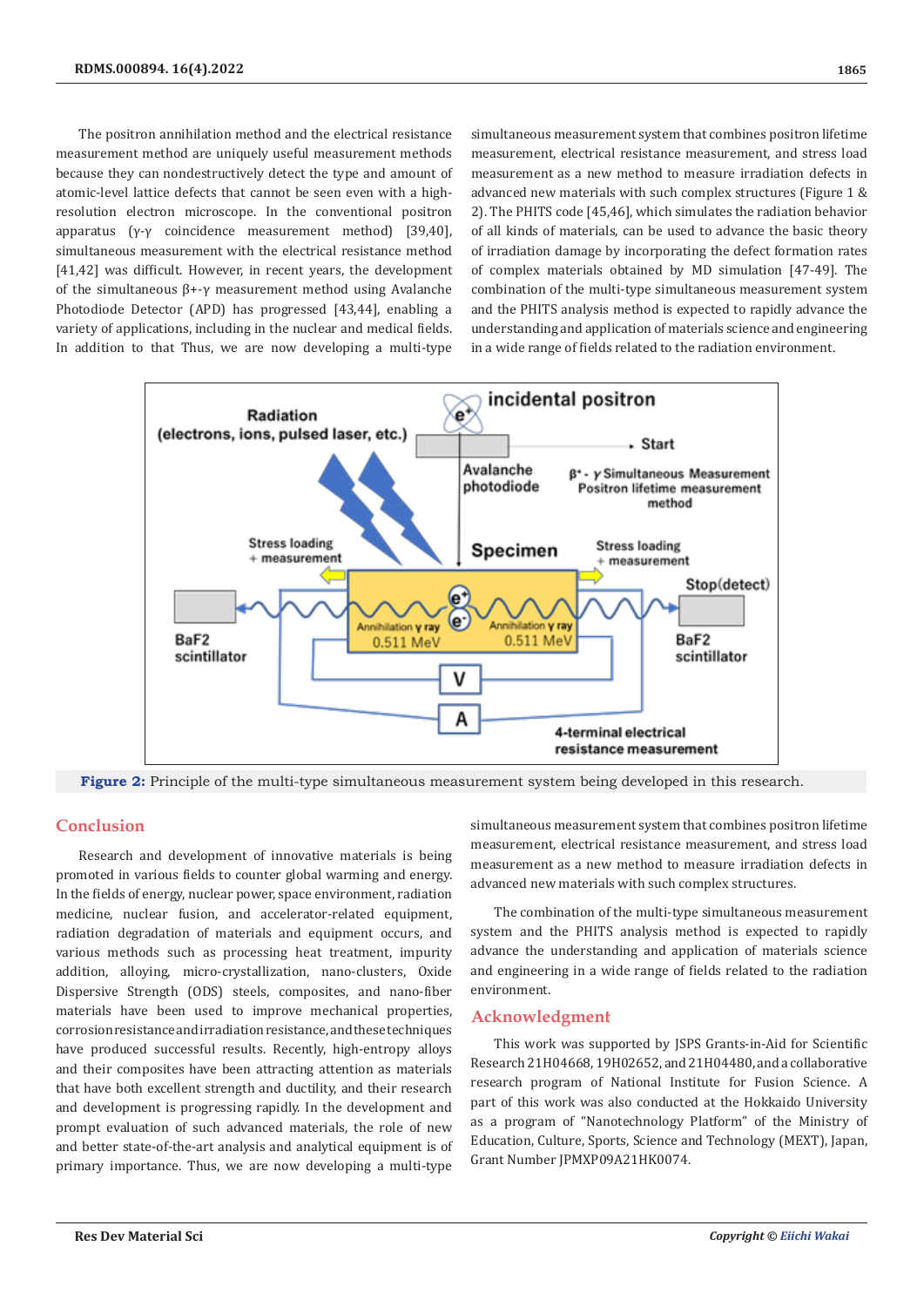### **Conflict of Interest**

The authors declare no conflict of interest.

#### **References**

- 1. [Ozturk F, Bas O, Ates E \(2021\) Thermoplastic composite materials for](https://www.scilit.net/article/b4ff547bac5a20ef892c8723c0a8a9b9)  [the aerospace industry. Research & Development in Material Science 15:](https://www.scilit.net/article/b4ff547bac5a20ef892c8723c0a8a9b9)  [1745-1748.](https://www.scilit.net/article/b4ff547bac5a20ef892c8723c0a8a9b9)
- 2. [Silva PM, Serna MM, Galego E, Faria RN \(2021\) The influence of the](https://crimsonpublishers.com/rdms/pdf/RDMS.000859.pdf)  [nanostructures on the dye adsorption in dye sensitized solar cell.](https://crimsonpublishers.com/rdms/pdf/RDMS.000859.pdf)  [Research & Development in Material science 15\(2\): 1680-1684.](https://crimsonpublishers.com/rdms/pdf/RDMS.000859.pdf)
- 3. [Wakai E, Taguchi T, Yamamoto T, Tomita H, Takada F, et al. \(2005\) Effects of](https://www.jstage.jst.go.jp/article/matertrans/46/3/46_3_481/_pdf/-char/en)  [helium production and heat treatment on neutron irradiation hardening](https://www.jstage.jst.go.jp/article/matertrans/46/3/46_3_481/_pdf/-char/en)  [of F82H steels irradiated with neutrons. Materials Transactions 46\(3\):](https://www.jstage.jst.go.jp/article/matertrans/46/3/46_3_481/_pdf/-char/en)  [481-486.](https://www.jstage.jst.go.jp/article/matertrans/46/3/46_3_481/_pdf/-char/en)
- 4. [Ishida T, Wakai E, Makimura S, Hurh PG, Ammigan K, et al. \(2020\)](https://journals.jps.jp/doi/abs/10.7566/JPSCP.28.041001)  [Radiation Damage Studies on Titanium Alloys as High Intensity Proton](https://journals.jps.jp/doi/abs/10.7566/JPSCP.28.041001)  [Accelerator Beam Window Materials. JPS Conference Proceedings 28:](https://journals.jps.jp/doi/abs/10.7566/JPSCP.28.041001)  [041001.](https://journals.jps.jp/doi/abs/10.7566/JPSCP.28.041001)
- 5. [Ishida T, Wakai E, Hagiwara M, Makimura S, Tada M, et al. \(2018\) Study](https://www.sciencedirect.com/science/article/pii/S2352179117300935)  [of the radiation damage effect on Titanium metastable beta alloy by high](https://www.sciencedirect.com/science/article/pii/S2352179117300935)  [intensity proton beam. Nuclear Materials and Energy 15: 169-174.](https://www.sciencedirect.com/science/article/pii/S2352179117300935)
- 6. [Sato K, Wakai E, Makimura S, Saito S, Ishida T, et al. \(2020\) Introduction to](https://journals.jps.jp/doi/pdf/10.7566/JPSCP.28.021001)  [the proceedings. Proceedings of 14th international workshop spallation](https://journals.jps.jp/doi/pdf/10.7566/JPSCP.28.021001)  [materials technology. JPS Conference Proceedings 28: 021001.](https://journals.jps.jp/doi/pdf/10.7566/JPSCP.28.021001)
- 7. [Wakai E, Hishinuma A, Usami K, Kato Y, Takaki S, et al. \(2000\) Damage](https://www.jstage.jst.go.jp/article/matertrans1989/41/9/41_9_1180/_article)  [structures and mechanical properties of high-purity Fe-9Cr alloys](https://www.jstage.jst.go.jp/article/matertrans1989/41/9/41_9_1180/_article)  [irradiated by neutrons. Materials Transactions, JIM 41\(9\): 1180-1183.](https://www.jstage.jst.go.jp/article/matertrans1989/41/9/41_9_1180/_article)
- 8. Wakai E, Ando M, Okubo N (2015) Effects of heat treatments and addition of minor elements of boron and nitrogen on mechanical properties and microstructures of reduced-activation ferritic/martensitic steel. Journal of Plasma and Fusion Research SERIES 11: 104-112.
- 9. [Okubo N, Wakai E, Matsukawa S, Sawai T, Kitazawa S, et al. \(2007\) Effects](https://www.sciencedirect.com/science/article/abs/pii/S0022311507003479?via%3Dihub)  [of heat treatment and irradiation on mechanical properties in F82H](https://www.sciencedirect.com/science/article/abs/pii/S0022311507003479?via%3Dihub)  [steel doped with boron and nitrogen. Journal of Nuclear Materials 367-](https://www.sciencedirect.com/science/article/abs/pii/S0022311507003479?via%3Dihub) [370: 107-111.](https://www.sciencedirect.com/science/article/abs/pii/S0022311507003479?via%3Dihub)
- 10. [Chauhan A, Litvinov D, Carlan, Y, Aktaa J \(2016\) Study of the deformation](https://www.sciencedirect.com/science/article/abs/pii/S0921509316301071)  [and damage mechanisms of a 9Cr-ODS steel: Microstructure evolution](https://www.sciencedirect.com/science/article/abs/pii/S0921509316301071)  [and fracture characteristics. Materials Science and Engineering 658:](https://www.sciencedirect.com/science/article/abs/pii/S0921509316301071)  [123-134.](https://www.sciencedirect.com/science/article/abs/pii/S0921509316301071)
- 11. [Brocq ML, Legendre FL, Mathon MH, Mascaro A, Poissonnet S, et al.](https://www.sciencedirect.com/science/article/abs/pii/S1359645412006477)  [\(2012\) Influence of ball-milling and annealing conditions on nanocluster](https://www.sciencedirect.com/science/article/abs/pii/S1359645412006477)  [characteristics in oxide dispersion strengthened steels. Acta Materialia](https://www.sciencedirect.com/science/article/abs/pii/S1359645412006477)  [60\(20\): 7150-7159.](https://www.sciencedirect.com/science/article/abs/pii/S1359645412006477)
- 12. [Klueh RL, Shingledecker JP, Swindeman RW, Hoelzer DT \(2005\) Oxide](https://www.sciencedirect.com/science/article/abs/pii/S0022311505000176)  [dispersion-strengthened steels: A comparison of some commercial and](https://www.sciencedirect.com/science/article/abs/pii/S0022311505000176)  [experimental alloys. Journal of Nuclear Materials 341\(2-3\): 103-114.](https://www.sciencedirect.com/science/article/abs/pii/S0022311505000176)
- 13. [Zinkle SJ, Busby JT \(2009\) Structural materials for fission & fusion](https://www.sciencedirect.com/science/article/pii/S1369702109702949)  [energy. Materialstoday 12\(11\): 12-19.](https://www.sciencedirect.com/science/article/pii/S1369702109702949)
- 14. Moriyama T, Yoshimi K, Zhao M, Masnou T, Yokoyama T, et al. (2017) Room-temperature fracture toughness of MoSiBTiC alloys. Intermetallics 84: 92-102.
- 15. Taguchi T, Igawa N, Miwa S, Wakai E, Jitsukawa S, et al. (2004) Synergistic effects of implanted helium and hydrogen and the effect of irradiation temperature on the microstructure of SiC/SiC composites. Journal of Nuclear Materials 335(3): 508-514.
- 16. Snead LL, Nozawa T, Katoh Y, Byun TS, Kondo S, et al. (2007) Handbook of SiC properties for fuel performance modeling. Journal of Nuclear Materials 371(1-3): 329-377.
- 17. [El-Atwani O, Nathaniel JE, Leff AC, Hattar K, Taheri ML \(2017\) Direct](https://www.nature.com/articles/s41598-017-01744-x) [observation of sink-dependent defect evolution in nanocrystalline ion](https://www.nature.com/articles/s41598-017-01744-x) [under irradiation. Scientific Reports 7: 1836.](https://www.nature.com/articles/s41598-017-01744-x)
- 18. [Makimura S, Kurishita H, Niikura K, Jung H, Onoi M, et al. \(2020\)](https://journals.jps.jp/doi/abs/10.7566/JPSCP.28.031002) [Tungsten alloy development as advanced target material for high-power](https://journals.jps.jp/doi/abs/10.7566/JPSCP.28.031002) [proton accelerator. JPS Conference Proceedings 28: 031002.](https://journals.jps.jp/doi/abs/10.7566/JPSCP.28.031002)
- 19. [Noto H, Hishinuma Y, Muroga T, Benoki H \(2020\) Microstructure and](https://www.sciencedirect.com/science/article/pii/S2590048X20300583) [mechanical properties of dispersion strengthened tungsten by HIP](https://www.sciencedirect.com/science/article/pii/S2590048X20300583) [treatment followed by thermal annealing. Results in Materials 7: 100116.](https://www.sciencedirect.com/science/article/pii/S2590048X20300583)
- 20. [Nogami S, Hasegawa A, Fukada M, Rieth M, Reiser J, et al. \(2021\)](https://www.sciencedirect.com/science/article/abs/pii/S0022311520311144) [Mechanical properties of tungsten: recent research on modified tungsten](https://www.sciencedirect.com/science/article/abs/pii/S0022311520311144) [materials in Japan. Journal of Nuclear Materials 543: 152506.](https://www.sciencedirect.com/science/article/abs/pii/S0022311520311144)
- 21. [Teru T, Wakeda M, Suzudo T, Itakura M, Ogata S \(2020\) Anomalous](https://aip.scitation.org/doi/10.1063/1.5131279) [solution softening by unique energy balance mediated by kink](https://aip.scitation.org/doi/10.1063/1.5131279) [mechanism in tungsten-rhenium alloys. Journal of Applied Physics 127:](https://aip.scitation.org/doi/10.1063/1.5131279) [025101.](https://aip.scitation.org/doi/10.1063/1.5131279)
- 22. [Cui S, Cui C, Xie J, Liu S, Shi J \(2018\) Carbon fibers coated with graphene](https://www.nature.com/articles/s41598-018-20799-y) [reinforced TiAl alloy composite with high strength and toughness.](https://www.nature.com/articles/s41598-018-20799-y) [Scientific Reports 8: 2364.](https://www.nature.com/articles/s41598-018-20799-y)
- 23. [Viswanathan R \(2004\) Materials technology for coal fired power plants.](https://www.osti.gov/etdeweb/biblio/20539663) [Advanced Materials and Processes 162\(8\): 73-76.](https://www.osti.gov/etdeweb/biblio/20539663)
- 24. [Atwani O, Li N, Li M, Devaraj A, Baldwin JKS, et al. \(2019\) Outstanding](https://pubmed.ncbi.nlm.nih.gov/30838329/) [radiation resistance of tungsten-based high-entropy alloys. Sci Adv 5\(3\):](https://pubmed.ncbi.nlm.nih.gov/30838329/) [eaav2002.](https://pubmed.ncbi.nlm.nih.gov/30838329/)<sub>2</sub>
- 25. [Lu ZP, Wang H, Chen MW, Baker I, Yeh JW, et al. \(2015\) An assessment](https://www.sciencedirect.com/science/article/abs/pii/S0966979515300248) [on the future development of high-entropy alloys: summary from a](https://www.sciencedirect.com/science/article/abs/pii/S0966979515300248) [recent workshop. Intermetallics 66: 67-76.](https://www.sciencedirect.com/science/article/abs/pii/S0966979515300248)
- 26. [Wang Z, Lu W, Zhao H, Liebscher CH, He J, et al. \(2020\) Ultrastrong](https://www.science.org/doi/10.1126/sciadv.aba9543) [lightweight compositionally complex steels via dual-precipitation.](https://www.science.org/doi/10.1126/sciadv.aba9543) [Science Advances 6\(46\): 9543.](https://www.science.org/doi/10.1126/sciadv.aba9543)
- 27. [Yang MX, Yuan FP, Xie QG, Wang YD, Ma E, et al. \(2016\) Strain hardening](https://ui.adsabs.harvard.edu/abs/2016AcMat.109..213Y/abstract) [in Fe-16Mn-10Al-0.86C-5Ni high specific strength steel. Acta Materialia](https://ui.adsabs.harvard.edu/abs/2016AcMat.109..213Y/abstract) [109: 213-222.](https://ui.adsabs.harvard.edu/abs/2016AcMat.109..213Y/abstract)
- 28. [Liu L, Yu Q, Wang Z, Ell J, Huang MX, et al. \(2020\) Making ultrastrong](https://pubmed.ncbi.nlm.nih.gov/32381592/) [steel tough by grain-boundary delamination. Science 368\(6497\): 1347-](https://pubmed.ncbi.nlm.nih.gov/32381592/) [1352.](https://pubmed.ncbi.nlm.nih.gov/32381592/)
- 29. [Fang Q, Peng J, Chen Y, Li L, Feng H, et al. \(2021\) Hardening behavior in](https://en.x-mol.com/paper/article/1346930141735047168) [the irradiated high entropy alloy. Mechanics of Materials 155: 103744.](https://en.x-mol.com/paper/article/1346930141735047168)
- 30. [Kiritani M \(1991\) History, present states and future of the contribution](https://www.sciencedirect.com/science/article/abs/pii/030439919190193A) [of high-voltage electron microscopy to the study of radiation damage](https://www.sciencedirect.com/science/article/abs/pii/030439919190193A) [and defects in solids. Ultramicroscopy 39\(1-4\): 135-159.](https://www.sciencedirect.com/science/article/abs/pii/030439919190193A)
- 31. [Wakai E, Miwa Y, Hashimoto N, Robertson JP, Klueh RL, et al. \(2002\)](https://www.infona.pl/resource/bwmeta1.element.elsevier-0b2eb8bb-0373-35b2-9a7d-797f52886f94) [Microstructural study of irradiated isotopically tailored F82H steel.](https://www.infona.pl/resource/bwmeta1.element.elsevier-0b2eb8bb-0373-35b2-9a7d-797f52886f94) [Journal of Nuclear. Materials 307-311: 203-211.](https://www.infona.pl/resource/bwmeta1.element.elsevier-0b2eb8bb-0373-35b2-9a7d-797f52886f94)
- 32. [Zhang W, Guo L, Shen Z, Xin J, Huang Q, et al. \(2018\) Evolution of](https://pubmed.ncbi.nlm.nih.gov/30441822/) [dislocation loops induced by different hydrogen irradiation conditions](https://pubmed.ncbi.nlm.nih.gov/30441822/) [in reduced-activation martensitic steel. Materials \(Basel\) 11\(11\): 2276.](https://pubmed.ncbi.nlm.nih.gov/30441822/)
- 33. [Hashimoto N , Wakai E , Robertson JP \(1999\) Damage structure in](https://academic.oup.com/jmicro/article-abstract/48/5/575/891566) [austenitic stainless steel 316LN irradiated at low temperature in the](https://academic.oup.com/jmicro/article-abstract/48/5/575/891566) [HFIR. Journal of Electron Microscopy 48\(5\): 575-580.](https://academic.oup.com/jmicro/article-abstract/48/5/575/891566)
- 34. [Wakai E, Ezawa T, Imamura J, Takenaka T, Tanabe T, et al. \(2002\) Effect](https://www.infona.pl/resource/bwmeta1.element.elsevier-04048da5-c4fd-380d-b356-65025e5b3150) [of solute atoms on swelling in Ni alloys and pure Ni under He+ ion](https://www.infona.pl/resource/bwmeta1.element.elsevier-04048da5-c4fd-380d-b356-65025e5b3150) [irradiation. Journal of Nuclear Materials 307-311: 367-373.](https://www.infona.pl/resource/bwmeta1.element.elsevier-04048da5-c4fd-380d-b356-65025e5b3150)
- 35. [Kitazawa S, Wakai E, Aoto K \(2016\) Evaluation of annealing and double](https://ui.adsabs.harvard.edu/abs/2016RaPC..127..264K/abstract) [ion beam irradiation by a laser induced and laser-detected surface](https://ui.adsabs.harvard.edu/abs/2016RaPC..127..264K/abstract) [acoustic wave diagnostic system. Radiation Physics and Chemistry 127:](https://ui.adsabs.harvard.edu/abs/2016RaPC..127..264K/abstract) [264-268.](https://ui.adsabs.harvard.edu/abs/2016RaPC..127..264K/abstract)